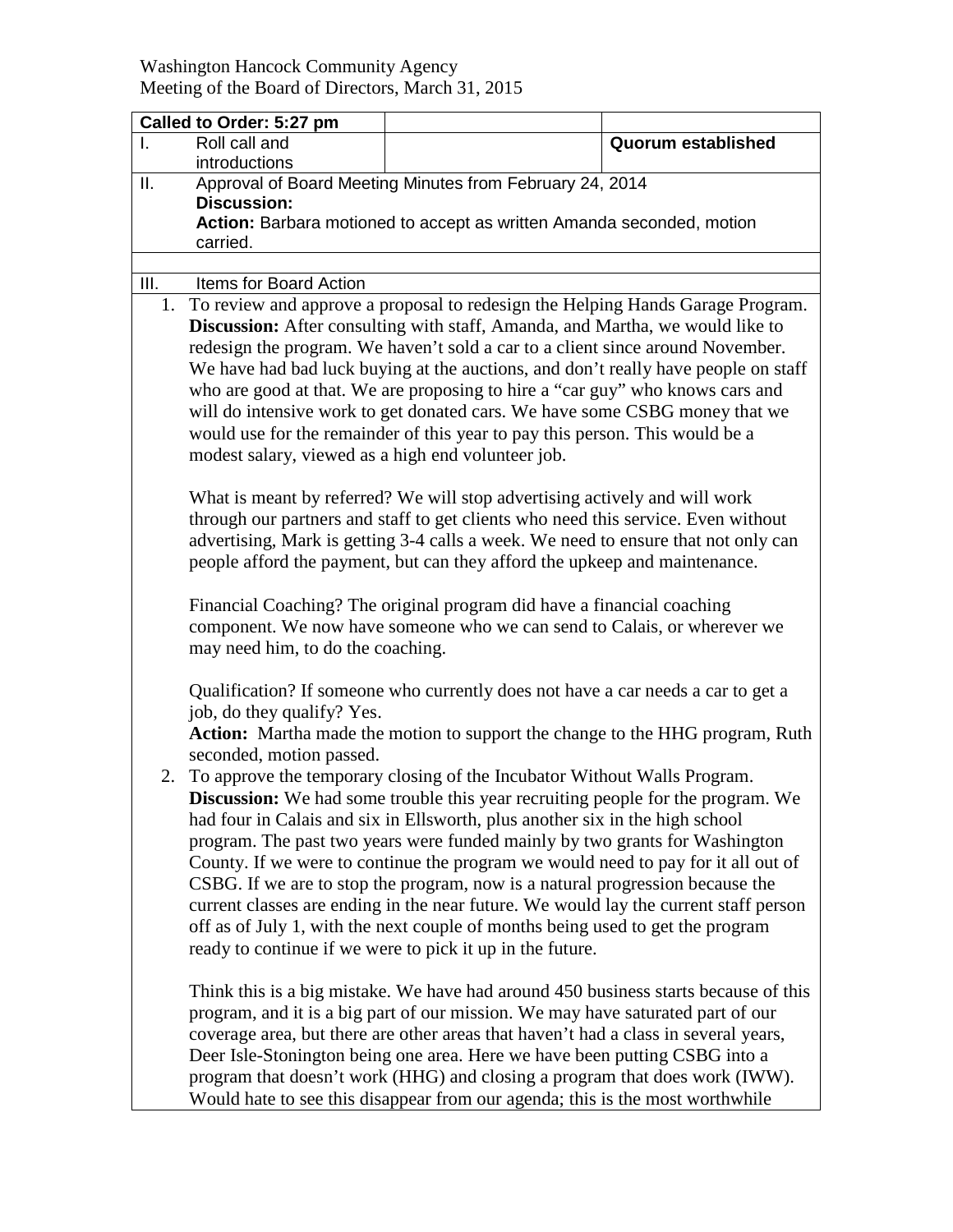program we have had in several years.

Do we have a record of what businesses are still in existence and their success? It shouldn't be hard to get that information but we don't have that today. Has attendance been lower because there are similar programs in the area that are pulling clients away from this program? There is still a potential to get clients in larger numbers. Has anyone spoken with Susan Collins about this? She was key in earmarking some funds for this program, but is unable to do this at this time.

Why aren't we partnering with the other programs? We tried it with Sunrise County Economic Corporation, but the person we initially started this with has left and the new ED is not as passionate about the program. If we got someone in who could focus on grants, perhaps we can find funding?

The other programs seem to be easier on the customer. The current structure doesn't seem to work because it cannot be done on their schedule. Many programs allow for walk-ins and one-on-one work. There are no scheduled classes. A revamping needs to happen in order to move this forward. Is the way we're doing it relevant now? If it's such a good program then we need to look at ourselves to see what we can do to improve. There's a huge need for small business owners to know bookkeeping and accounting software such as QuickBooks. We need to think about this and talk more at the next meeting.

Mark can go out and find out what other similar programs are available and what they entail. Mark, Amanda, and Betsy can speak with CEI, Axion, and other programs to discuss partnerships. We do need to continue with something but figure out how to spend fewer dollars. Roland is having trouble recruiting up in the Calais and Machias areas and we're not sure why. We would probably have more luck in the Ellsworth area, but we don't have an instructor in this area. Bucksport may be a good area.

Amanda, Joan, Barbara, and Craig will work on the brainstorming. Roland should be included in the discussion. Mark didn't want us to squander too long, which is why he brought it up now.

**Action:** Barbara made the motion to table this until next month and put together a group to brainstorm how we may be able to salvage something from it, Craig seconded, motion passed.

3. Resolved: That the Executive Director acting on behalf of and with the authorization of the Washington Hancock Community Agency (Agency) Board of Directors is hereby authorized to submit a proposal to the Maine State Housing Authority 2015 Supportive Housing Program to construct two units of supportive housing attached to the former Agency offices in Milbridge, Maine; and Be it further resolved that these housing units will be primarily for the use of homeless veterans; and,

Be it further resolved that the Executive Director shall be authorized to borrow up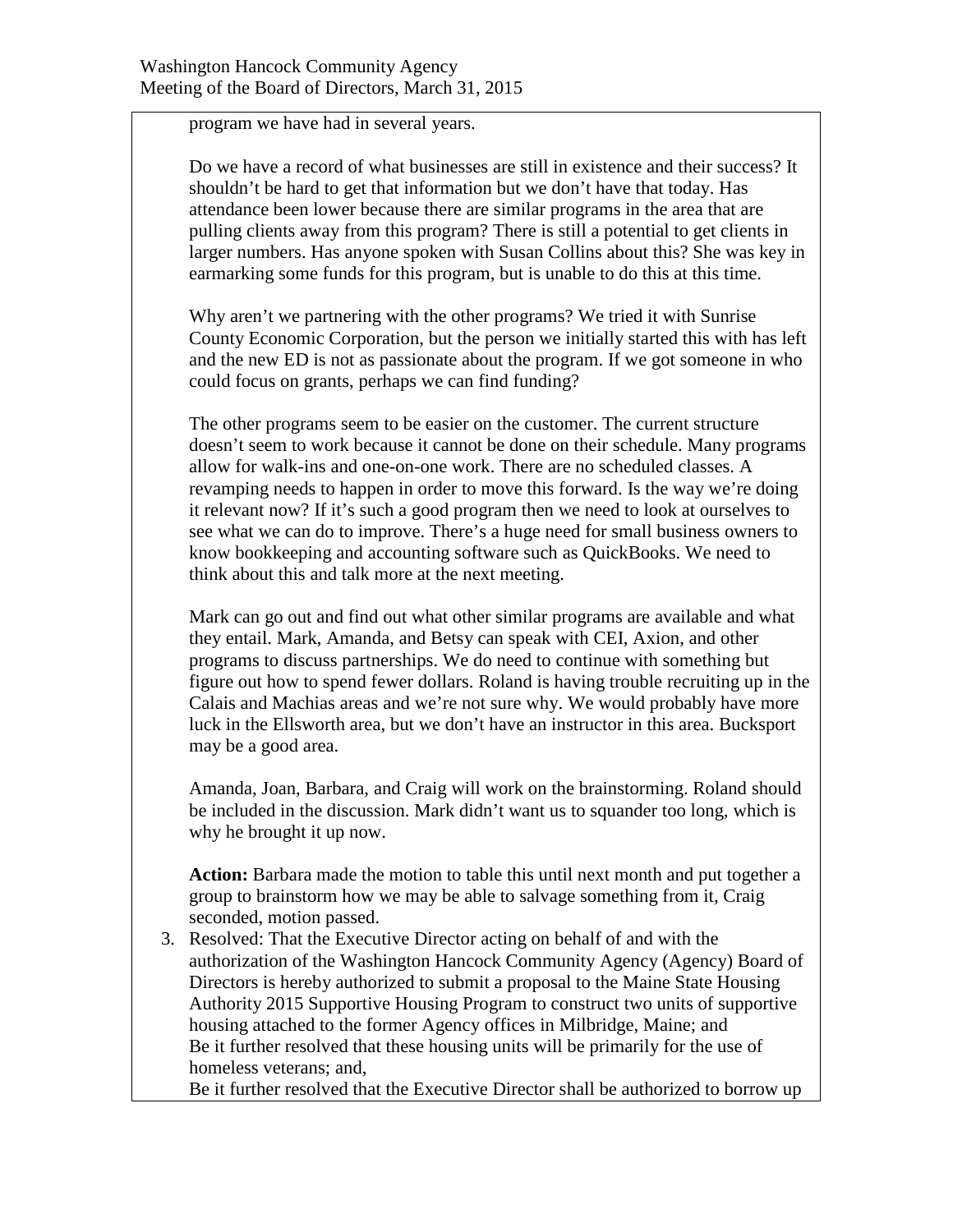to \$100,000 on behalf of WHCA towards the construction and renovation of these units and to execute any and all documents and instruments on behalf of the Agency related to the application for funds and the completion of these repairs. **Discussion:** Mark handed out plans for the project. The proposal started out as a proposal to renovate the front part of the Milbridge building into four apartments for homeless veterans or victims of domestic violence. The architect suggested this would be an unwise and expensive venture. The next suggestion was to tear the front of the building down and build two apartments. We would tear down the entire old portion of the building, creating a new entryway for the office renters and the apartments. Total cost of the project is \$350,000, with Maine Housing paying \$250,000 of that. It would cost us about \$4,300 a year with a 92% occupancy rate. The applications are due April 1, 2015. The reasoning for this proposal was two-fold; one to provide housing for homeless veterans and ensure the safety of the front of the structure. We will be receiving rent for the apartments. The \$4,300 is a worst case scenario as to what rent payments may not cover.j **Action:** Ruth made the motion to accept the resolve and submit the proposal, Bunny seconded, motion passed. Joan made the motion to authorize the Executive Director to borrow up to

\$100,000, Ruth seconded, the motion passed.

IV. Reports 1. President's Report – Betsy Fitzgerald – Betsy turned her report over to Craig. He handed out papers that came from the Donna Beegle seminar in Machias last summer. The hand out was "Test Your Knowledge of Poverty in America".

2. Development Committee – David Sanderson – Nikki gave the report in David's absence. There were two meetings in March. The Bucket campaign has asked for more addresses to be sent to Joe. Please take some with you when you leave. If you put them in a public place, please be sure to ask permission from the location and let Joe know where you have put them. The Development Assistant position has been advertised. We are hoping that will fill soon so that Joe can concentrate more on his role. Barbara will be on the Development Committee following Craig's time-out from the Board in April, 2015. Craig will consider continuing with the Committee.

This is a big campaign. We should do a kick off through the newspaper and really launch this. Bunny mentioned that Susan Bennett is launching an online news website for the Downeast area. Bunny will get that information to the Committee.

3. Executive Directors Report – Mark Green – Mark spoke with the Executive Committee about Maine Fair Trade Lobster wanting us to purchase the Knights Inn (former White Birches) in Hancock to house their workers. There is a possibility to use it for other partnerships with Next Step, or other groups that may need housing. Mark will continue to look into the proposal and possible partnerships and will return to the EC with an update.

We are reworking the CSBG budget and Mark will present it to Betsy. If it is felt that the changes are significant then it may come to the full Board to approve. We have a new financial coach, Tom Stewart. We are sharing him with EMDC;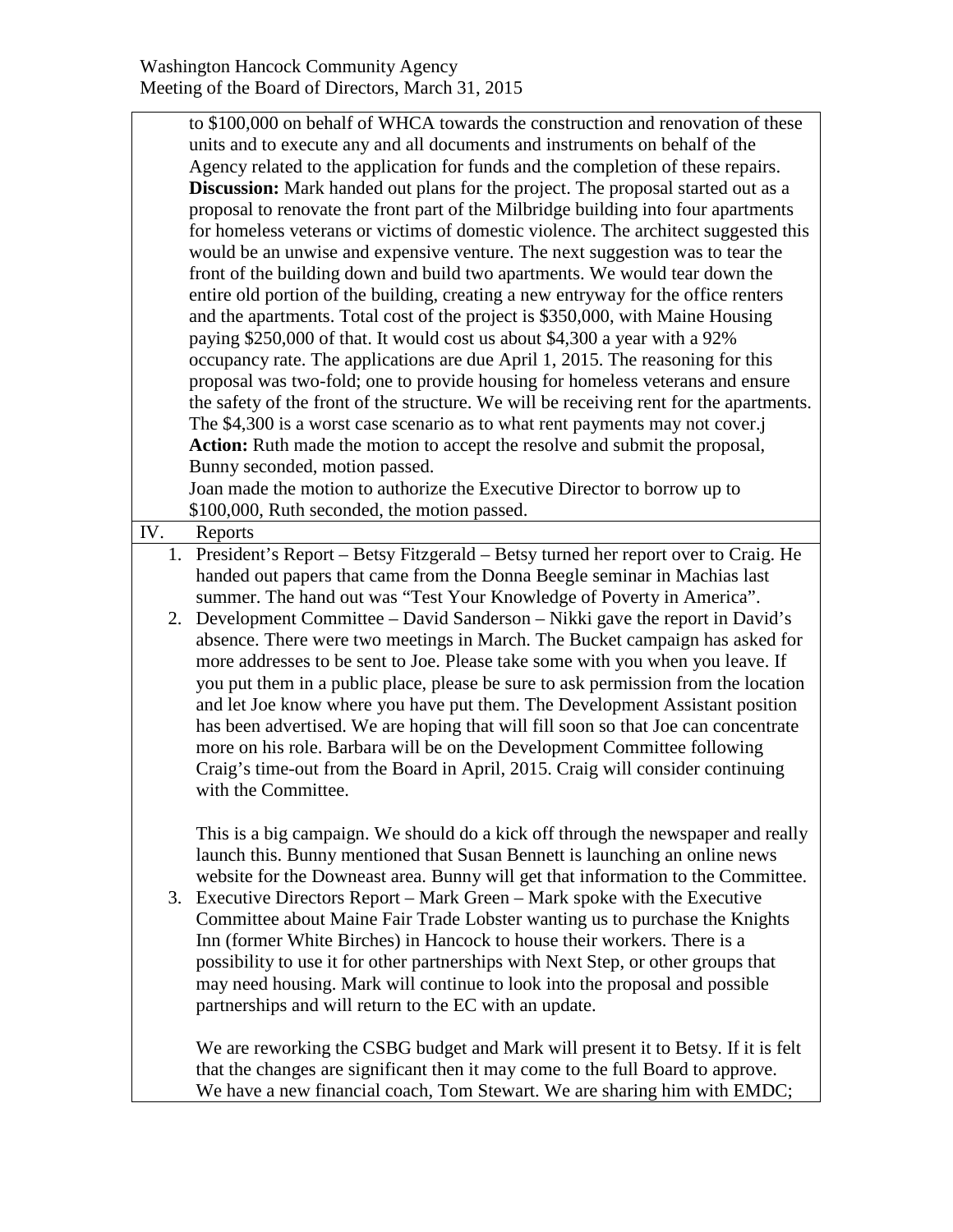he is not an employee of either agency, but is paid for through another national agency out of Washington, D.C. This is a nationwide program. Tom grew up in St. Stephen and is very familiar with the Downeast area. He will meet people where they are, and help them to set goals. He may meet with someone once, or several times.

Are there town meetings that still need to be attended? Joe is working to get the list together. If you want to know if a meeting is coming up you should contact Fran.

- 4. Finance Directors Report Kevin Bean The deficit for February increased a bit, the primary reason being the Friendship Cottage billable hours decreased. They were at the lowest point we have seen in a number of years. We do expect the numbers to improve with the Admin costs for Friendship Cottage. We have made adjustments so that much of Anne's salary & fringe can go into CSBG. We are hoping that the revised rates will become effective soon, which will make an impact as well. There was a leak in the radiant heating system and Finance was flooded, which increased space costs for Admin. SEED had a high month for admin and a low month of revenues. This should start to change as the meetings start up. Cash is up to over \$500K. Billings for Transportation are caught up. Billings for December and January were around Kevin's estimates, February was about \$4K below estimate, which was a surprise based on the closures. ARs are up, but with payments starting to come in should start to be reduced. Agency Revenue and Expenses are on target. Concerns right now are Friendship Cottage and the rental units that we have. April  $1<sup>st</sup>$  is the first month that Elm Street will be rented out; the loss for this building should be down around \$5K by the end of the Fiscal Year.
- 5. Nurse Home Visiting and Bridging Program Judy Donaher Welcome to Judy. This was a program of Downeast Health Services, which held the license to provide this service in Washington & Hancock Counties for 41 years. Visit pregnant moms and children up to age 5. Some of that was switched to Public Health Nurses, but the need was still there. In 2009 the Community Caring Collaborative (CCC) devised a program that would bridge the care plan from EMMC to the home in Washington County. The CCC purchased the nursing services from Downeast Health Services. This is wrap-around program that will meet the family where they are and will provide any of the services they need. Families considered high risk are served through the program. Between Judy, who works 29 hours, and a 10-hour position they have 14 currently enrolled in the program. There is only one public health nurse in Washington County who also services 16 schools; the state took away the funding for this. Clients include moms who are on drug therapy, premature babies, babies with diagnoses. This is an all volunter program. The program does have access to flex funding for items such as car seats, food, take the mom out to lunch if she has been at the hospital alone, etc. Judy meets with the mom at the hospital, and will go to medical appointments with the family. Hancock County has an independent solo practitioner, who used to work for the program through Downeast Health Services. As an independent solo practitioner, no license is needed other than the